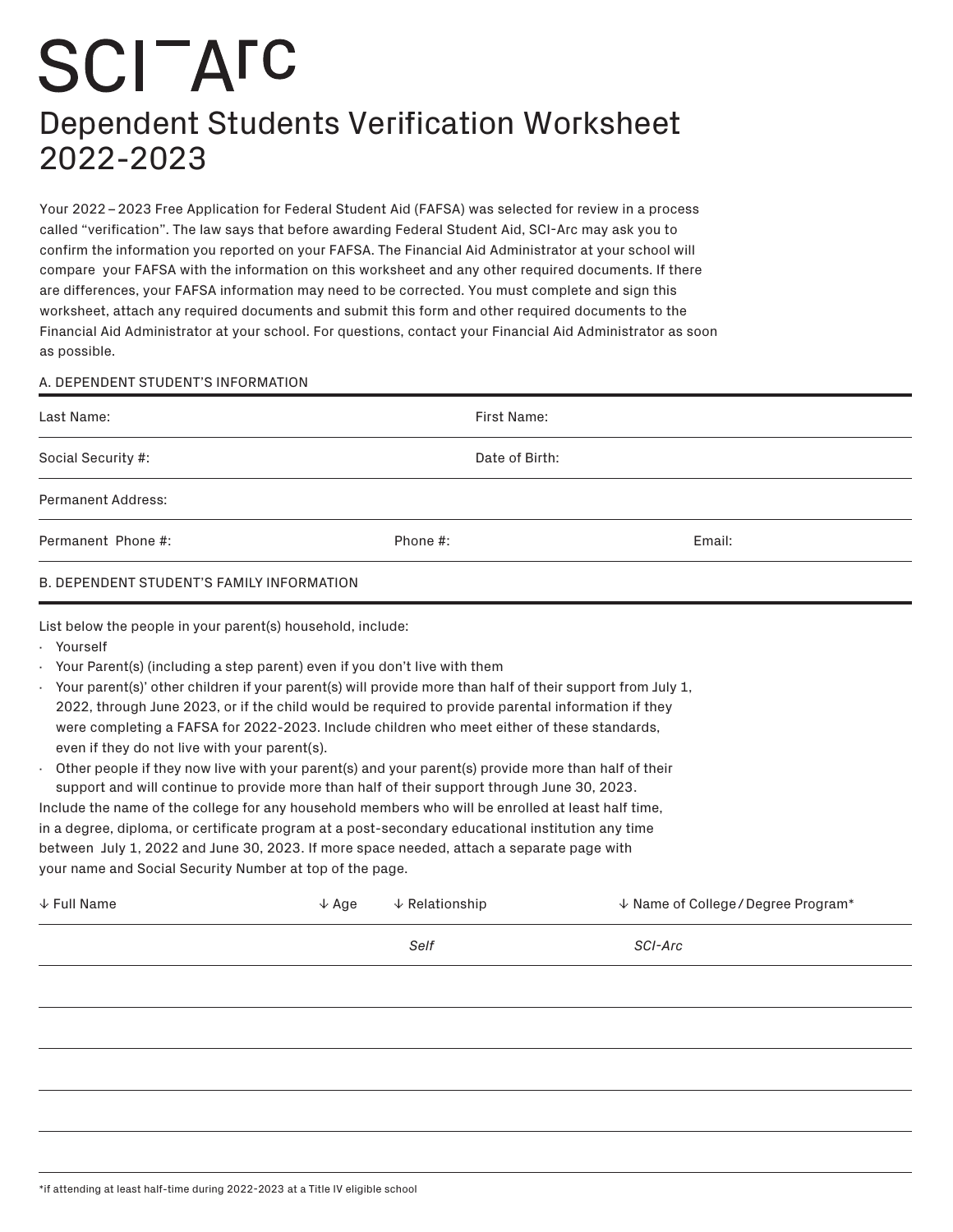## C. STUDENT TAX TRANSCRIPT & INCOME INFORMATION – 2020 CALENDAR YEAR

Are you or will be required to file a 20120ederal Income Tax

Return? **D** YES

I will be filing a 2020 Tax return and provide the Financial Aid Office with a copy and complete the IRS Data Retrieval Tool on the FAFSA website or will be requesting a tax transcript from the IRS.

 $\square$  NO

I am not required to file taxes. Please complete the non-filing statement. If the income was less than \$12,200, please provide the Financial Aid office with a copy of your W-2.

� Source of Income (only if you did NOT file taxes) � Amount Earned in 2020

 $\texttt{TOTAL} \hspace{2.5cm} \texttt{\$}$ 

IMPORTANT: You can submit a copy of your signed 2020 Tax Return, but you MUST complete the IRS Data Retrieval tool or request a TAX TRANSCRIPT from the IRS. You can call the IRS at 1(800) 829-1040 and request for them to fax you, your tax transcript. Please be advised if you filed your taxes electronically it will take

up to 2 weeks for the IRS to update their records. If you mailed your tax returns it will take about 4-6 weeks D. PARENT TAX TRANSCRIPT & INCOME INFORMATION – 20120 CALENDAR YEAR

Are you or will be required to file a 2020 Federal Income

Tax Return?  $\Box$  YES

I will be filing a 2020 tax return and will provide the Financial Aid Office with a copy and complete the IRS Data Retrieval Tool on the FAFSA website or will be requesting a tax transcript from the IRS.

 $\square$  NO

I am not required to file taxes (please complete the non-filing statement. If the income was less than \$8,000. Please provide the Financial Aid office with a copy of your W-2.